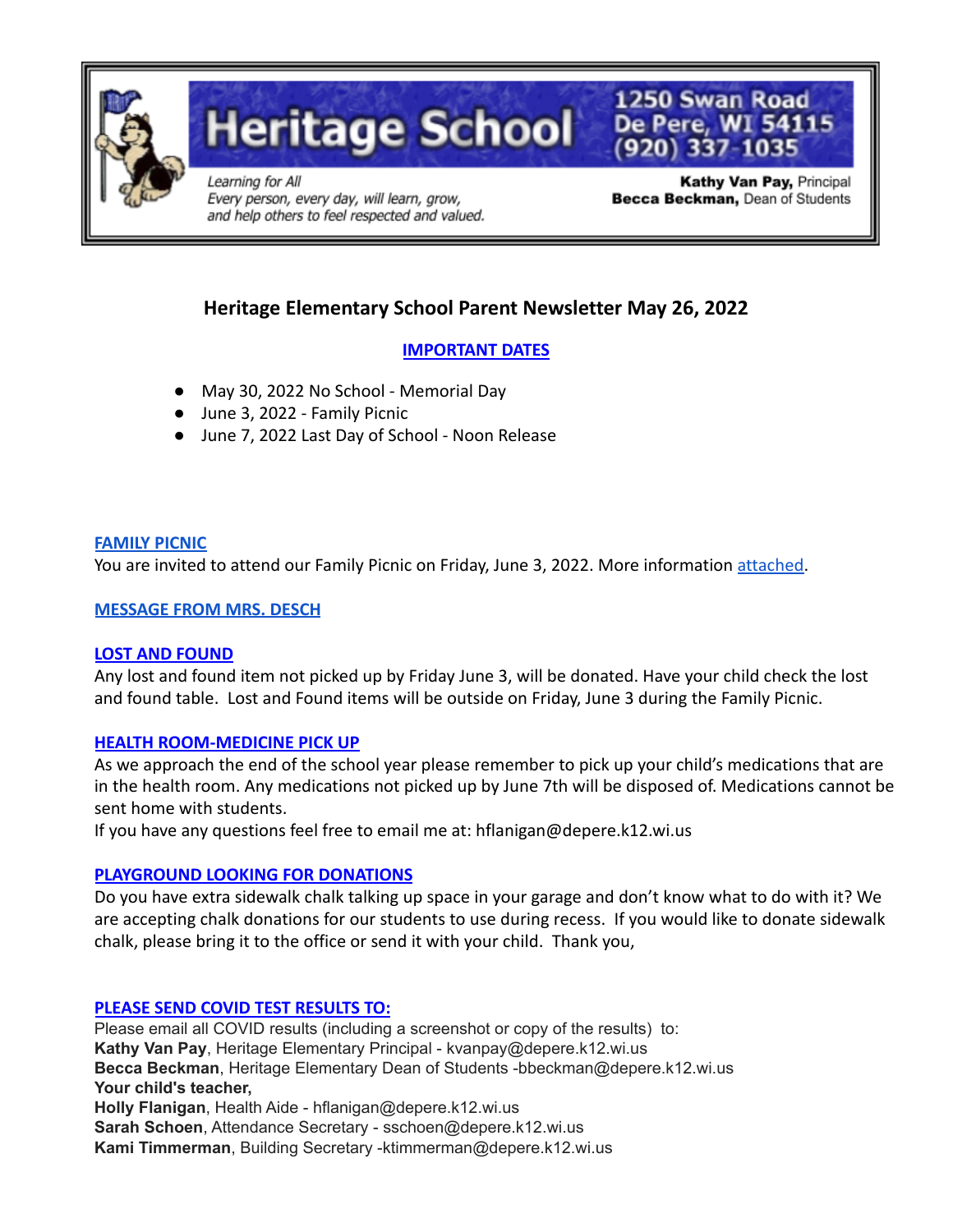#### **HERITAGE ATTENDANCE NOTES FOR PARENTS**

To report your child's absence or tardiness:

- Dial 920-983-9174
- When the automated attendant answers, press 8
- For Heritage Elementary, press 2
- Leave a message including your child's:
	- First and last name
	- Homeroom teacher
	- Reason for absence

#### **COMMUNITY EVENTS**

**Breakfast on the Farm**The Brown County Dairy Promotions Committee is looking for volunteers for our annual Breakfast on the Farm event. This year's event will be held on Sunday June 5 at Brickstead Dairy at 1734 Wayside Rd, Greenleaf, WI 54126. There are multiple volunteer shifts available throughout the weekend of the event. You can learn more about the event at: <https://www.browncountydairypromotions.com/events>

Volunteers who are a part of a group/organization are eligible to receive compensation for volunteering their time. Groups and organizations can receive \$10/member for each shift worked. For example, if one volunteer works two shifts, the organization they are a part of would receive \$20 for that volunteer's time(2 shifts X \$10/shift). Another example, if three volunteers work one shift, the organization would receive \$30 for their time (3 shifts X \$10/shift). There is not a limit on the amount of funds a group/organization can receive for their time volunteering.

Volunteer sign up is first come first served. We recommend signing up early to guarantee your group can work together at the event. Here is the volunteer sign up form: <https://www.signupgenius.com/go/8050b4faba72aa7fd0-brown1>

#### **[Green Bay Glory Women's Soccer](http://www.greenbayglory.com/)**

Green Bay is home to the only USL W League team in Wisconsin. The Green Bay Glory offers the highest level of pre-professional competition to top female soccer players.

The team was formed by a group of passionate leaders in the soccer community with a shared mission to provide an avenue for female athletes to create glorious moments on and off the field and bring the community together.

The Green Bay Glory Women's Soccer team is a subsidiary of Green Bay Glory Inc, a non-profit organization. The mission of Green Bay Glory Inc. is to advance opportunities for athletes who seek to better their lives and the lives of others through sport. Our goal is to provide mentorship, education, resources, life skills training and opportunities for young and adult athletes to help keep them healthy, motivated, and inspired so they can succeed in sport and life and be of great service to their community. Green Bay Glory Inc. serves Green Bay, Wisconsin and its surrounding areas and all of its activities are completely funded by public financial support and in-kind donations.

#### **[TechGYRLS 2022 S.T.E.A.M Experience Series](https://drive.google.com/file/d/1VI62J10yQnmXeewL-QjqT9pjDYzHkf8X/view?usp=sharing)**

**[Hope & Olive Fundraising](https://drive.google.com/file/d/1S_P-PwmnI2ch_8FAjAOfOX7oatlqB5Eo/view?usp=sharing)**